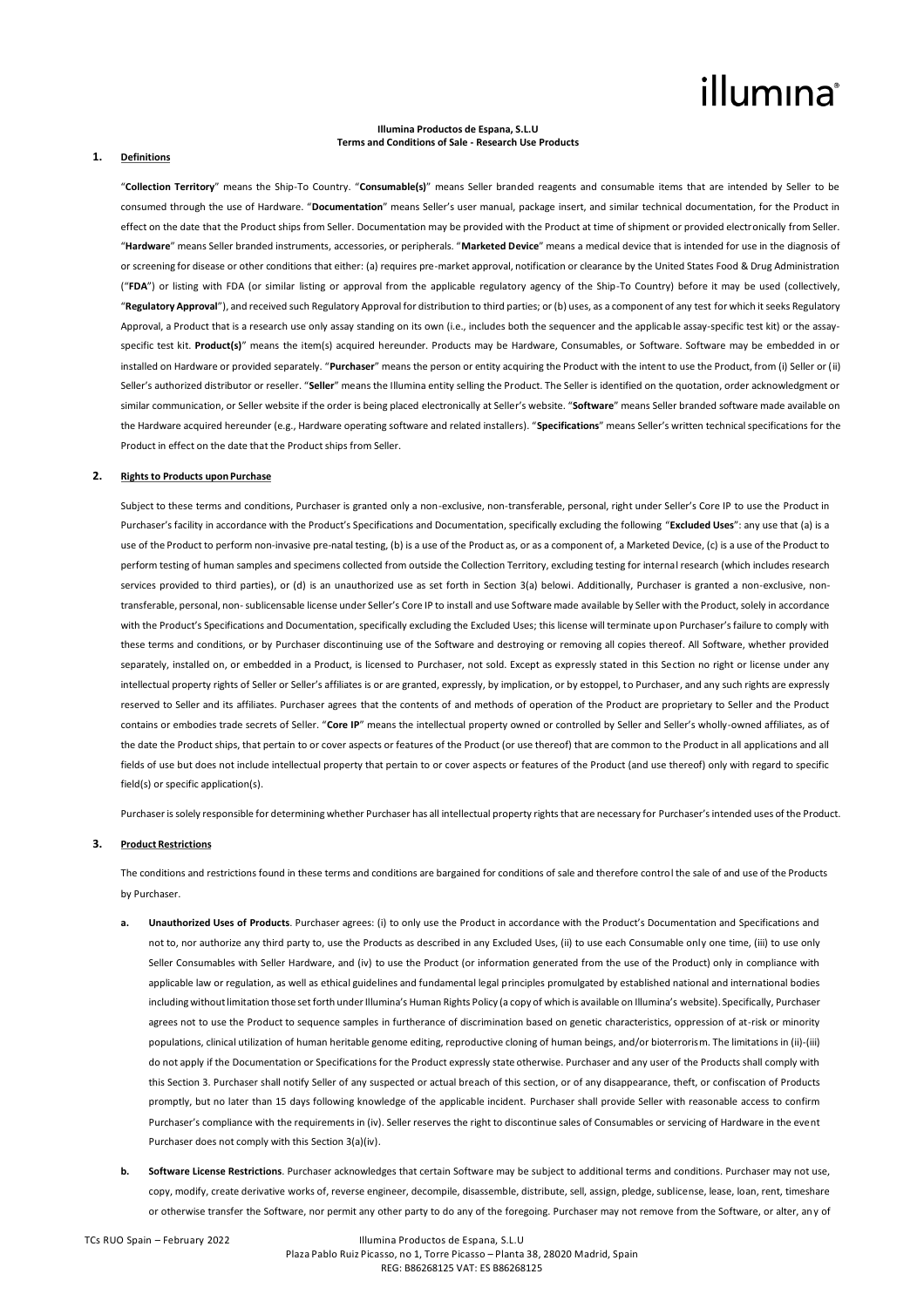the trademarks, trade names, logos, patent or copyright notices or markings, or add any other notices or markings to the Software. Purchaser may not (and may not attempt to) defeat, avoid, by-pass, remove, deactivate or otherwise circumvent any protection mechanisms in the Software including without limitation any such mechanism used to restrict or control the functionality of the Software.

**c. Third Party Code**. Purchaser acknowledges that certain Software may be subject to additional terms and conditions. To the extent third party code is included in Software and any term or condition of a third party license applicable to such third party code directly conflicts with the terms and conditions set forth herein, the applicable term(s) or condition(s) of that third party license will be applicable only to that third party code and only to the extent necessary to remove the conflict.

### **4. Regulatory**

The Product is labeled "For Research Use Only. Not for use in diagnostic procedures" or with a similar labeling statement. Purchaser acknowledges that (i) the Product has not been approved, cleared, or licensed by the United States Food and Drug Administration or any other regulatory entity whether foreign or domestic for any specific intended use, whether research, commercial, diagnostic, or otherwise, and (ii) Purchaser must ensure it has any regulatory approvals that are necessary for Purchaser's intended uses of the Product.

Illumina intends that its products be used only in a lawful and ethical manner. Purchaser agrees to comply with all applicable laws, regulations, and ethical guidelines promulgated by established national and international ethical bodies when using, maintaining, and disposing of the Product and the information generated from the use of the Product.

#### **5. Limited Liability**

TO THE EXTENT PERMITTED BY LAW, IN NO EVENT SHALL SELLER OR ITS SUPPLIERS BE LIABLE TO PURCHASER OR ANY THIRD PARTY FOR COSTS OF PROCUREMENT OF SUBSTITUTE PRODUCTS OR SERVICES, LOST PROFITS, DATA OR BUSINESS, OR FOR ANY INDIRECT, SPECIAL, INCIDENTAL, EXEMPLARY, CONSEQUENTIAL, OR PUNITIVE DAMAGES OF ANY KIND ARISING OUT OF OR IN CONNECTION WITH, WITHOUT LIMITATION, THE SALE OF THE PRODUCT, ITS USE, SELLER'S PERFORMANCE OR ANY OF THESE TERMS AND CONDITIONS, HOWEVER ARISING OR CAUSED AND ON ANY THEORY OF LIABILITY (WHETHER IN CONTRACT, TORT (INCLUDING NEGLIGENCE), STRICT LIABILITY OR OTHERWISE).

TO THE EXTENT PERMITTED BY LAW, SELLER'S TOTAL AND CUMULATIVE LIABILITY TO PURCHASER OR ANY THIRD PARTY ARISING OUT OF OR IN CONNECTION WITH THESE TERMS AND CONDITIONS, INCLUDING WITHOUT LIMITATION, THE PRODUCT (INCLUDING USE THEREOF) AND SELLER'S PERFORMANCE, WHETHER IN CONTRACT, TORT (INCLUDING NEGLIGENCE), STRICT LIABILITY OR OTHERWISE, SHALL IN NO EVENT EXCEED THE AMOUNT PAID TO SELLER FOR THE PARTICULAR PRODUCT CONTAINED IN THE PARTICULAR ORDER THAT DIRECTLY CAUSED THE LIABILITY.

# **6. Limitations on Warranties**

TO THE EXTENT PERMITTED BY LAW AND SUBJECT TO THE EXPRESS PRODUCT WARRANTY MADE IN THESE TERMS AND CONDITIONS SELLER MAKES NO (AND EXPRESSLY DISCLAIMS ALL) WARRANTIES, EXPRESS, IMPLIED OR STATUTORY, WITH RESPECT TO THE PRODUCT, INCLUDING WITHOUT LIMITATION, ANY IMPLIED WARRANTY OF MERCHANTABILITY, FITNESS FOR A PARTICULAR PURPOSE, NONINFRINGEMENT, OR ARISING FROM COURSE OF PERFORMANCE, DEALING, USAGE OR TRADE. WITHOUT LIMITING THE GENERALITY OF THE FOREGOING, SELLER MAKES NO CLAIM, REPRESENTATION, OR WARRANTY OF ANY KIND AS TO THE UTILITY OF THE PRODUCT FOR PURCHASER'S INTENDED USES.

## **7. Product Warranty**

All warranties are personal to the Purchaser and may not be transferred or assigned to a third-party, including an affiliate of Purchaser. All warranties are facility specific and do not transfer if the Product is moved to another facility of Purchaser, unless Seller conducts such move. The warranties described in these terms and conditions exclude any stand-alone third party goods that may be acquired or used with the Products.

- **a. Warranty for Consumables**. Seller warrants that Consumables, other than custom Consumables, will conform to their Specifications until the later of (i) 3 months from the date of shipment from Seller, or (ii) any expiration date or the end of the shelf-life pre-printed on such Consumable by Seller, but in either event, no later than 12 months from the date of shipment. With respect to custom Consumables (i.e., Consumables made to specifications or designs made by Purchaser or provided to Seller by, or on behalf of, Purchaser), Seller only warrants that the custom Consumables will be made and tested in accordance with Seller's standard manufacturing and quality control processes. Seller makes no warranty that custom Consumables will work as intended by Purchaser or for Purchaser's intended uses.
- **b. Warranty for Hardware**. Seller warrants that Hardware, other than Upgraded Components, will conform to its Specifications for a period of 12 months after its shipment date from Seller unless the Hardware includes Seller provided installation in which case the warranty period begins on the date of installation or 30 days after the date the Hardware was delivered, whichever occurs first ("**Base Hardware Warranty**"). "**Upgraded Components**" means Seller provided components, modifications, or enhancements to Hardware provided pursuant to the Base Hardware Warranty. Seller warrants that Upgraded Components will conform to their Specifications for a period of 90 days from the date the Upgraded Components are provided by Seller. Upgraded Components do not extend the Base Hardware Warranty unless the upgrade was conducted by Seller at Seller's facilities in which case the upgraded Hardware shipped to Purchaser comes with a new Base Hardware Warranty.

#### TCs RUO Spain – February 2022 Illumina Productos de Espana, S.L.U Plaza Pablo Ruiz Picasso, no 1, Torre Picasso – Planta 38, 28020 Madrid, Spain REG: B86268125 VAT: ES B86268125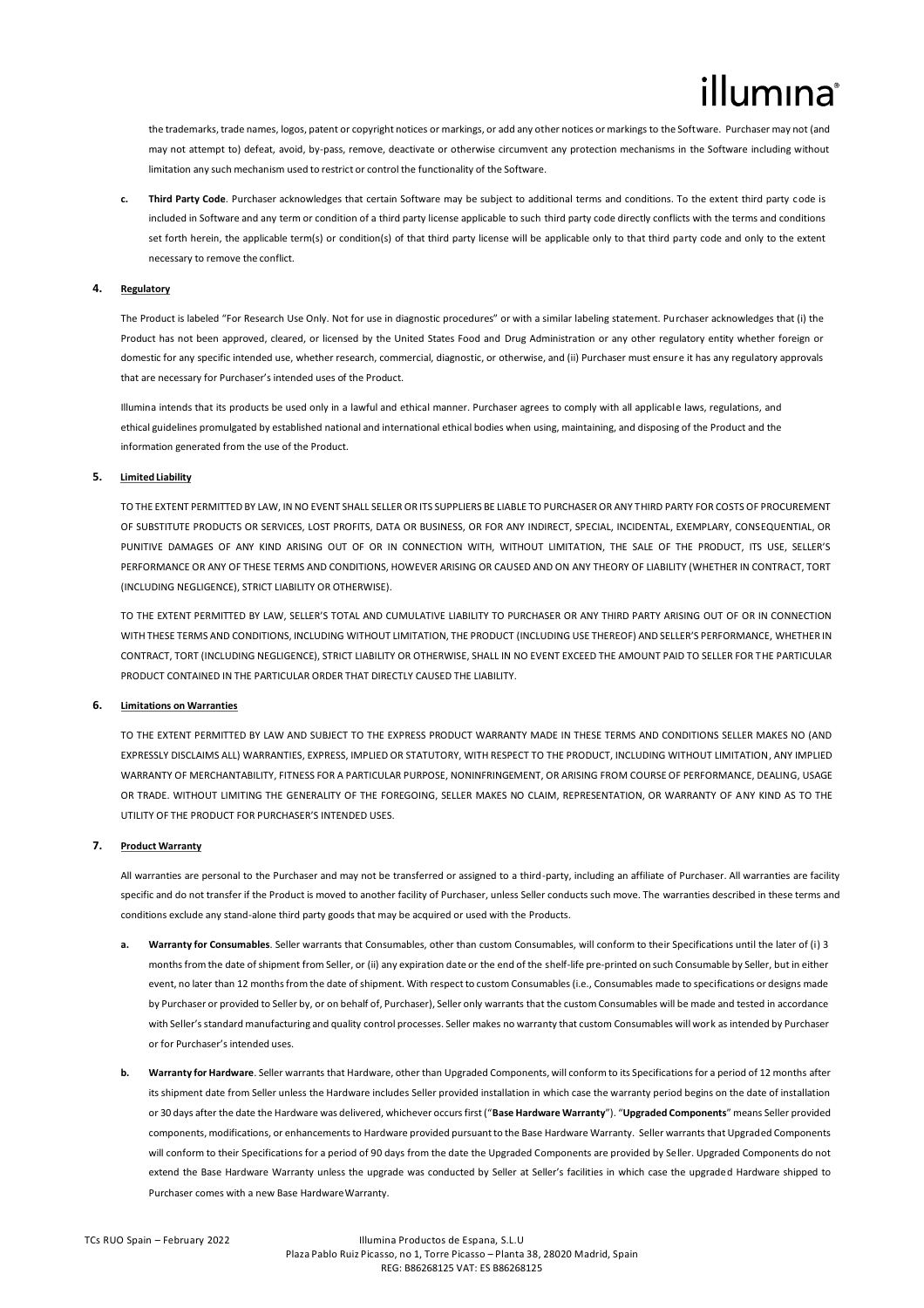# lumına

- **c. Exclusions from Warranty Coverage**. The foregoing warranties do not apply to the extent a non-conformance is due to (i) abuse, misuse, neglect, negligence, accident, improper storage, or use contrary to the Documentation or Specifications, (ii) use that is an Excluded Use, (iii) improper handling, installation, maintenance, or repair (other than if performed by Seller's personnel), (iv) unauthorized alterations, (v) Force Majeure events, or (vi) use with a third party's good (unless the Product's Documentation or Specifications expressly state such third party's good is for use with the Product).
- **d. Procedure for Warranty Coverage**. In order to be eligible for repair or replacement under this warranty Purchaser must (i) promptly contact Seller's support department to report the non-conformance, (ii) cooperate with Seller in confirming or diagnosing the non-conformance, and (iii) return the Product, transportation charges prepaid to Seller following Seller's instructions or, if agreed by Seller and Purchaser, grant Seller's authorized repair personnel access to the Product in order to confirm the non-conformance and make repairs.
- **e. Sole Remedy under Warranty**. Seller will, at its option, repair or replace non-conforming Product that is covered by this warranty, provided that Seller can reasonably identify and confirm such nonconformance. The warranty period for repaired or replaced Consumables is 90 days from the date of shipment, or the remaining period on the original Consumables warranty, whichever is later. Hardware may be repaired or replaced with functionally equivalent, reconditioned, or new Hardware or components (if only a component of Hardware is non-conforming). If the Hardware is replaced in its entirety, the warranty period for the replacement is 90 days from the date of shipment or the remaining period on the original Hardware warranty, whichever is later. If only a component is being repaired or replaced, the warranty period for such component is 90 days from the date of shipment or the remaining period on the original Hardware warranty, whichever ends later. The preceding states Purchaser's sole remedy and Seller's sole obligations under the warranty.

#### **8. Indemnification**

- **a. Indemnification by Seller**. Subject to these terms and conditions, including without limitation, the Exclusions to Seller's Indemnification Obligations (Section 8(b) below), the Conditions to Indemnification Obligations (Section 8(d) below), Seller shall (i) defend, indemnify and hold harmless Purchaser against any third-party claim or action alleging that the Product when used in accordance with these terms and conditions infringes the valid and enforceable intellectual property rights of a third party, and (ii) pay all settlements entered into, and all final judgments and costs (including reasonable legal fees) awarded against Purchaser in connection with such infringement claim. If the Product or any part thereof, becomes, or in Seller's opinion may become, the subject of an infringement claim, Seller shall have the right, at its option, to (A) procure for Purchaser the right to continue using the Product, (B) modify or replace the Product with a substantially equivalent non-infringing substitute, or (C) require the return of the Product and terminate the rights, license, and any other permissions provided to Purchaser with respect to the Product and refund to Purchaser the depreciated value (as shown in Purchaser's official records) of the returned Product at the time of such return; provided that, no refund will be given for used-up or expired Consumables. This Section states the entire liability of Seller for any infringement of third party intellectual property rights.
- **b. Exclusions to Seller Indemnification Obligations** For the avoidance of doubt, Seller has no obligation to defend, indemnify or hold harmless Purchaser for any infringement claim to the extent such infringement arises from: (i) use of the Product in any manner or for any Excluded Use, (ii) use of the Product in any manner not in accordance with the rights expressly granted to Purchaser under these terms and conditions, (iii) use of the Product in combination with any third party products, materials, or services (unless the Product's Documentation or Specifications expressly state such third party's good is for use with the Product), (iv) use of the Product to perform any assay or other process not supplied by Seller, (v) Seller's compliance with specifications or instructions for such Product furnished by, or on behalf of, Purchaser, or (vi) Purchaser's breach of any of these terms and conditions, (vii) use of stand-alone third party goods that may be acquired or used with the Products (each of (i) – (vii), is referred to as an "**Excluded Claim**").
- **c. Indemnification by Purchaser**. Purchaser shall defend, indemnify and hold harmless Seller, its affiliates, their non-affiliate collaborators and development partners that contributed to the development of the Product, and their respective officers, directors, representatives and employees against any claims, liabilities, damages, fines, penalties, causes of action, and losses of any and every kind (including reasonable legal fees), including without limitation, personal injury or death claims, and infringement of a third party's intellectual property rights, resulting from, relating to, or arising out of any Excluded Claim.
- **d. Conditions to Indemnification Obligations**. The parties' indemnification obligations are conditioned upon the party seeking indemnification (i) promptly notifying the other party in writing of such claim or action, (ii) giving the other party exclusive control and authority over the defense and settlement of such claim or action, (iii) not admitting infringement of any intellectual property right without prior written consent of the other party, (iv) not entering into any settlement or compromise of any such claim or action without the other party's prior written consent, and (v) providing reasonable assistance to the other party in the defense of the claim or action; provided that, the indemnifying party reimburses the indemnified party for its reasonable outof-pocket expenses incurred in providing suchassistance.

## **9. Payment Terms**

Seller will invoice upon shipment. Subject to Seller's credit review of Purchaser (following which Seller shall inform Purchaser of applicable payment terms), all payments are due within 30 days of the date of the invoice. All amounts due shall be paid in the currency found on the invoice. If payment is made by wire or other electronic funds transfer, Purchaser is solely responsible for any bank or other fees charged, and will reimburse Seller for any such fees. If any payment is not made by the due date Seller may exercise all rights and remedies available by law.

Purchaser shall pay for all costs (including reasonable attorneys' fees) incurred by Seller in connection with the collection of late payments. Each purchase order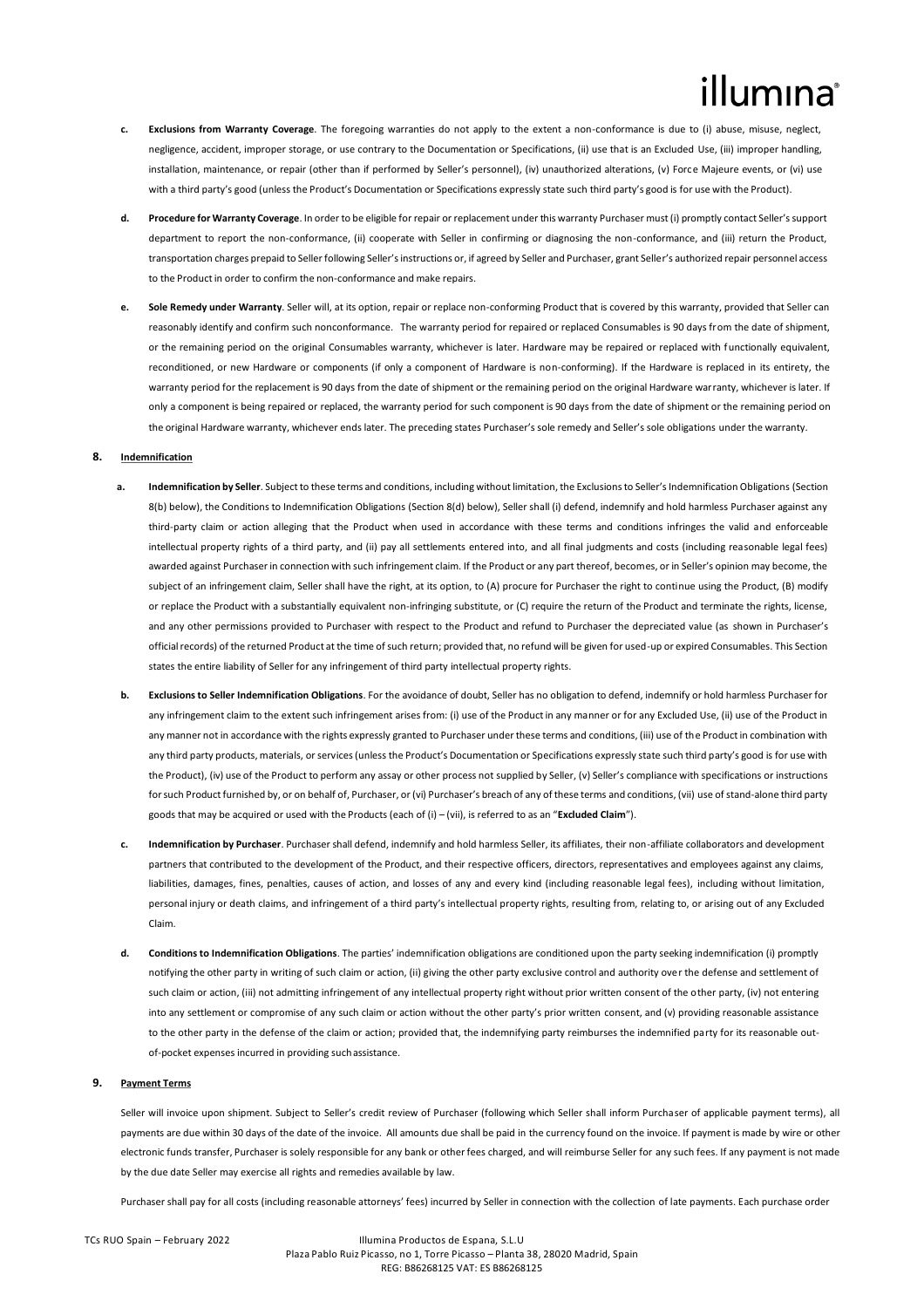# lumına

is a separate, independent transaction, and Purchaser has no right of set-off against other purchase orders or other transactions with Seller. Seller will determine payment terms on a per-order basis and may modify credit terms in its discretion. Any amounts not paid when due will accrue interest at the rate of 8% per month, or the maximum amount allowed by law, if lower.

#### **10. Shipping Terms; Title and Risk of Loss**

Unless otherwise set forth in writing by Seller or otherwise agreed between the parties, all shipments are made DDP (Incoterms 2020) at the address designated by Purchaser at the time of ordering. In all cases, title (except for Software and third-party software) and risk of loss transfers to Purchaser when Product is made available at such address.

# **11. Taxes**

Purchaser agrees that any applicable sales, use, excise, VAT (value added tax), GST (goods and services tax), withholding and other taxes will be calculated based on both the tax rates in effect on the date of shipment and the ship to address for the Product. Any amounts for tax listed on a quotation, if any, are for reference purposes only and are not binding on Seller. All prices and other amounts payable to Seller are exclusive of and are payable without deduction for any taxes, customs duties, tariffs or charges hereafter claimed or imposed by any governmental authority upon the sale of Product, all of which will be paid by Purchaser. In the event Seller is required by law or regulation to pay any such tax, duty or charge, such amount will be added to the purchase price or subsequently invoiced to the Purchaser.

### **12. General**

- **a. Applicability of Terms and Conditions**. These terms and conditions exclusively govern the ordering, purchase, supply, and use of Product, and override any conflicting, amending and/or additional terms contained in any purchase orders, invoices, or similar documents all of which are hereby rejected and are null and void. Seller's failure to object to any such terms shall not constitute a waiver by Seller, nor constitute acceptance by Seller of such terms and conditions. Third party products may be subject to additional terms and conditions.
- **b. Order Changes/Cancellations**. Orders for Products may not be changed or cancelled once placed.
- **c. Governing Law.** These terms and conditions, their interpretation, and the performance of the parties shall be governed by, and interpreted under, the laws of Spain. Seller and Purchaser agree that the United Nations Convention on Contracts for the International Sale of Goods shall not apply to these terms and conditions, including any terms in the Documentation.
- **d. Arbitration.** Any dispute, claim or controversy arising out of or relating to the breach, termination, enforcement, interpretation or validity of these terms and conditions, shall be determined by confidential binding arbitration conducted in the English language, to be held in Madrid (Spain) before one arbitrator appointed under the rules of the UNCITRAL Arbitral Rules. In all cases of arbitration hereunder each party shall bear its own costs and expenses and an equal share of the arbitrator's and administrator's fees of arbitration; neither party nor an arbitrator may disclose the existence, content, or results of any arbitration without the prior written consent of both parties, unless required by law. The decision of the arbitrator shall be final and binding on the parties, with no recourse to courts or arbitration. The applicable law shall be the Spanish law. This clause shall not preclude the parties from seeking provisional remedies in aid of arbitration from a court of appropriate jurisdiction. Notwithstanding anything herein to the contrary, any claims or causes of action involving infringement, validity, or enforceability of a party or its affiliate's intellectual property rights are not subject to this arbitration clause.
- **e. Representations and Warranties**. Purchaser is not an authorized dealer, representative, reseller, or distributor of any of Seller's, or its affiliates', products or services. Purchaser represents and warrants that it (i) is not purchasing the Product on behalf of a third party, (ii) is not purchasing the Product in order to resell or distribute the Product to a third party, (iii) is not purchasing the Product in order to export the Product from the country into which Seller shipped the Product pursuant to the ship-to address designated by Purchaser at the time of ordering ("Ship-To Country"), and (iv) will not export the Product out of the Ship-To Country.
- **f. Remedies for Breach**. In addition to any remedies specified elsewhere under these terms and conditions, and any remedies available to Seller under law or in equity, in the event Purchaser breaches these terms and conditions, including without limitation Sections 2-4, Seller may do any, all, or any combination of the following: (i) cease performance, including without limitation, cease further shipments of Product, (ii) terminate the rights granted to Purchaser pursuant to Section 2 (Rights to Product Upon Purchase), (iii) terminate any service contracts then in effect for affected Product, (iv) terminate any remaining product warranty for the affected Product, or (v) require Purchaser to immediately pay any unpaid invoices.
- **g. Service Contracts**. If a Seller extended service contract for Hardware is being provided, then Seller's standard terms and conditions for such service contract shall exclusively govern such extended service contract. Purchaser agrees that all service contracts are both personal to Purchaser and facility specific: services contracts cannot be transferred to a third party and may not be transferred to a new facility if the Hardware is relocated.
- **h. Future Products**. Any future products and/or services ("**Unreleased Products**") are subject to new part numbers, pricing, and specifications and the acquisition of Product hereunder is not in reliance on the availability of any Unreleased Products.
- **i. Seller Affiliates**. Any actions or rights that may be performed or exercised by Seller may be performed or exercised by Seller itself or by any of its affiliates. By way of non-limiting example, Seller's affiliates may carry outshipment, servicing, invoicing and receipt of payment.